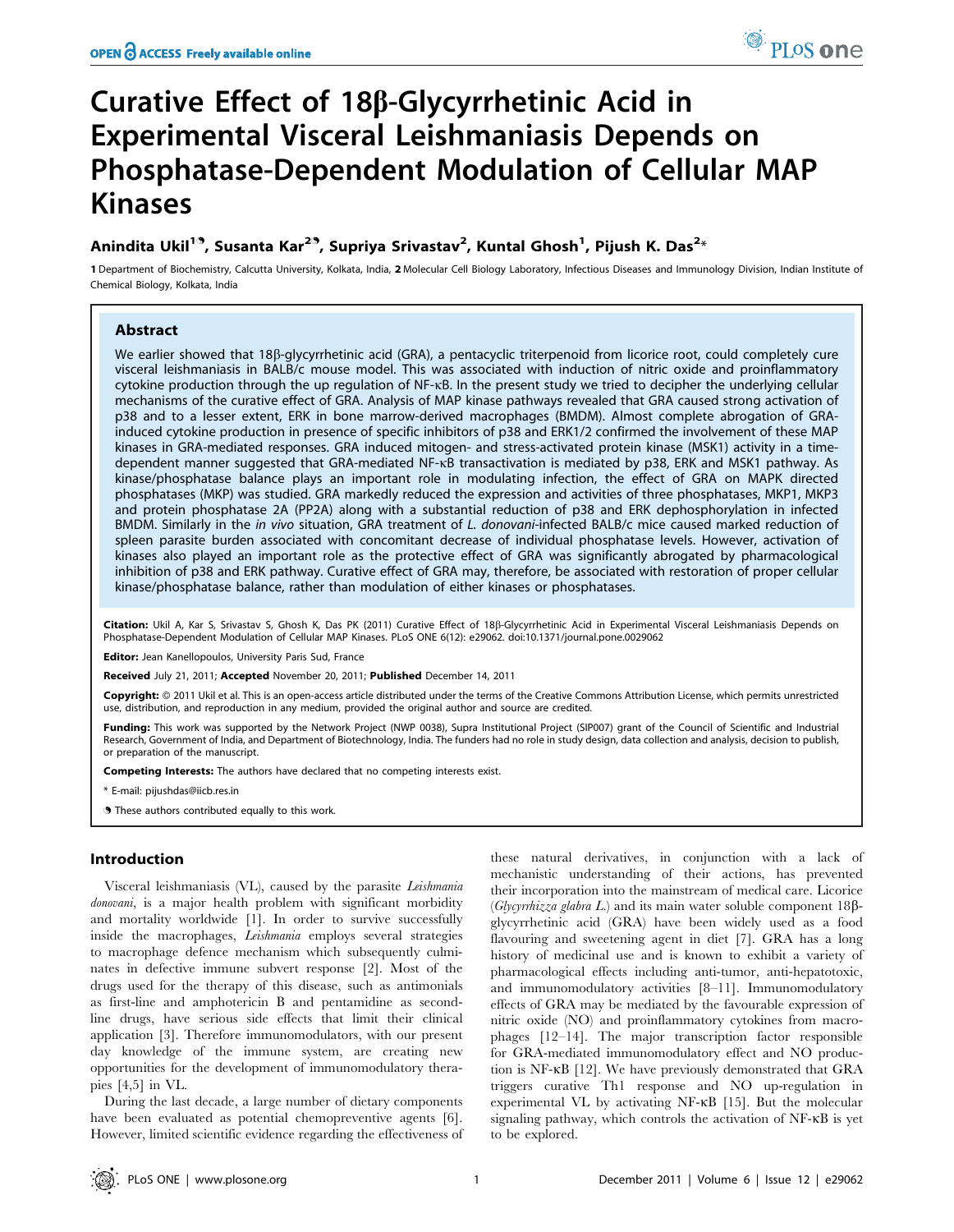A number of studies have indicated that activation of NF-kB correlates with the increased activation of the mitogen-activated protein kinase (MAPK) pathway [16,17]. An earlier report shows that viscerotropic L. donovani parasites fail to induce the activation of the MAPKs in naive murine bone marrow-derived macrophages (BMDM) [18]. L donovani also modulated the TLR2 stimulated MAPK pathway by suppressing MAPK P38 phosphorylation [19]. Recently we have shown the importance of MEK-ERK and JAK-STAT signaling pathways in down regulating Leishmania infection using cystatin as a model anti-leishmanial compound [20]. A few scattered evidences have also been found in support of the defective TLR response during Leishmania infection [21–23]. It is, therefore, quite obvious that MAPK pathway holds an important role among several other strategies which Leishmania deploys to undermine host response in order to survive and replicate within macrophages.

Kinase mediated phosphorylation plays an important role in macrophage activation, but uncontrolled activation could be detrimental for the cell. It is necessary for the cells that both the protein kinases and phosphatases maintain their physiological balance to sustain a normal regulation of events. Recent studies have demonstrated that protein phosphatases may serve as pivotal feedback control regulators in the innate immune response during Leishmania infection [24,25]. A number of reports have demonstrated the important role played by SHP-1 in establishing and augmenting the course of visceral infection [24,26]. SHP-1 dephosphorylates a number of vital kinases and SHP-1-deficient mice showed a much stronger proinflammatory response against Leishmania infection compared to wild-type mice. Induction of SHP-1 by *Leishmania* is essential for inhibition of NO generation and this occurs through the inactivation of JAK2 and ERK1/2, and transcription factors NF-kB and AP-1 [24]. Recently, we have identified three MAPK directed phosphatases which are upregulated during visceral infection and inhibition of these phosphatases in L. donovani-infected mice shifted the cytokine balance in favour of the host [27]. The present study is aimed to uncover the critical events in the cellular signaling network involving kinase/ phosphatase balance during Leishmania infection by GRA, a compound of herbal origin, which is safe, nontoxic and therefore could be used as potential drug for diseases where till date no satisfactory treatment is available.

## Results

## Therapeutic effects of GRA through the upregulation of NO and Th1 cytokines

Treatment of BMDM with GRA resulted in increased iNOS mRNA expression in a dose- and time-dependent manner (Figure 1A). Maximum expression (14.4-fold) was obtained at 24 h with  $20 \mu M$  GRA. Maximum nitrite production  $(10.4 \text{ nmol}/10^6 \text{ cells})$  as well as maximum inhibition of intracellular amastigote count (91.3% suppression) was also observed in cells treated with  $20 \mu M$  GRA for 24 h (Figure 1D). In vivo administration of GRA resulted in much higher NO generation and antileishmanial activity. Peritoneal macrophages from GRA (50 mg/kg/day)-administered mice exhibited  $22.8 \pm 1.6$  nmol/10<sup>6</sup> cells of NO<sub>2</sub><sup>-2</sup> and 97.7% parasite suppression compared to 10.4 nmol/10<sup>6</sup> cells of  $\overline{NO_2}^-$  and 91.3% suppression from their in vitro counterpart (Figure 1E). Nitrite production as well as antileishmanial activity of both in vitro and ex vivo effects of GRA were significantly abrograted by 2-amino-5,6-dihydro-6-methyl-4H-1,3-thiazine (AMT), an inhibitor of iNOS, suggesting that the antileishmanial effect of GRA may be correlated with increased production of NO

(Figure 1D and 1E). GRA treatment of L. donovani-infected BMDM potentiated Th1 type immunity, evident from a significant rise in IL-12 (5.2-fold), TNF- $\alpha$  (5.8-fold) and IL-1 $\beta$ (3.56 fold) production with concomitant decrease of IL-10 (78%) and TGF- $\beta$  (75%), signature Th2 cytokines, compared to infected BMDM (Figure 1F and G). However, the level of IL-6, which was increased after Leishmania infection, was not altered by GRA treatment ( $Figure 1G$ ). This is not surprising as IL-6 has been reported to exert an early, suppressive effect on host defense by restraining Th1-cell-type antileishmanial responses [28]. When tested in a mouse model of VL, a dose of 50 mg/kg/day given i.p. 3 times 5 days apart starting at 10 days after infection resulted in possibly complete elimination of spleen parasite burden (Figure 1H) at 6 wk after infection. Absence of parasites in the spleen of treated animals was further confirmed by culturing spleen specimens in transformation medium for 4 days at  $22^{\circ}$ C and limiting dilution assay for 2-wk and 6-wk sample (Figure 1I). The protective effect of GRA was documented by reinfecting cured animals 8 wk after infection (data not shown). Very little increase in the spleen parasite burden suggested that along with macrophage activating immunomodulatory properties, GRA also imparted significant protection against further infection.

## GRA activates NF-kB cascade in L. donovani infected mouse spleen

We earlier demonstrated that in cultured macrophages, GRA activates NF-kB signaling pathway at some level upstream of IKK [15]. In the present study, these experiments were done in primary cells (mouse BMDM), which might be more relevant cellular context to parallel murine model of visceral leishmaniasis. Induction of IKK/NF-kB activation is also operative in primary cells like BMDM as reflected in the nuclear translocation of NF-kB p65 subunit judged by fluorescence microscopy. In unstimulated and L. donovani-infected macrophages, the signal for p65 was distributed throughout the cell but did not colocalize with DAPIstained nuclei indicating its cytosolic localization (Figure 2A). On the contrary, GRA stimulation resulted in induction in the nuclear import of p65 as evident by pronouncedly enhanced nuclear colocalization within 2 h of treatment (Figure 2A). In order to ascertain its status in vivo, we examined the relative abundance, subcellular distribution and functional activity of NF-kB in infected mice. A curative dose of 50 mg/kg/day of GRA were given 3 times 5 days apart starting at 10 days after infection and splenocytes were isolated 3 days after the final treatment. Binding to oligonucleotides containing a consensus NF-kB response element was markedly increased (5.4-fold) in GRA-treated infected mice compared to infected control (Figure 2B). To identify the specific NF-kB subunits that comprise the NF-kB signal detected by EMSA, supershift assay was performed with specific antibodies against p50, p52, p65, c-Rel and Rel B. Both p65 and p50 antibodies caused a significant shift of the entire signal, whereas anti-p52, and anti-c-Rel and anti-Rel B antibodies did not have any effect (Figure 2C). Western blot analysis of the cytoplasmic extract prepared from splenocytes revealed that  $I\kappa B\alpha$  protein levels were greatly depleted (95.1%) in GRA-treated infected animals indicating that NF-KB activation occurred via IKB $\alpha$ degradation (**Figure 2D**). Since  $I \kappa B\alpha$  is thought to be phosphorylated by the  $IKK\beta$  component of the IKK multiprotein complex,  $IKK\beta$  was immunoprecipitated from splenocytes and tested for the ability to phosphorylate  $GST\text{-}I\kappa B\alpha$  substrate. As shown in **Figure 2E**, GRA treatment strongly induced  $IKK\beta$ activity (6.25-fold) in the spleen of infected mice. Western blotting for  $IKK\beta$  was performed as a loading control and showed that similar amounts of  $IKK\beta$  were immunoprecipitated from the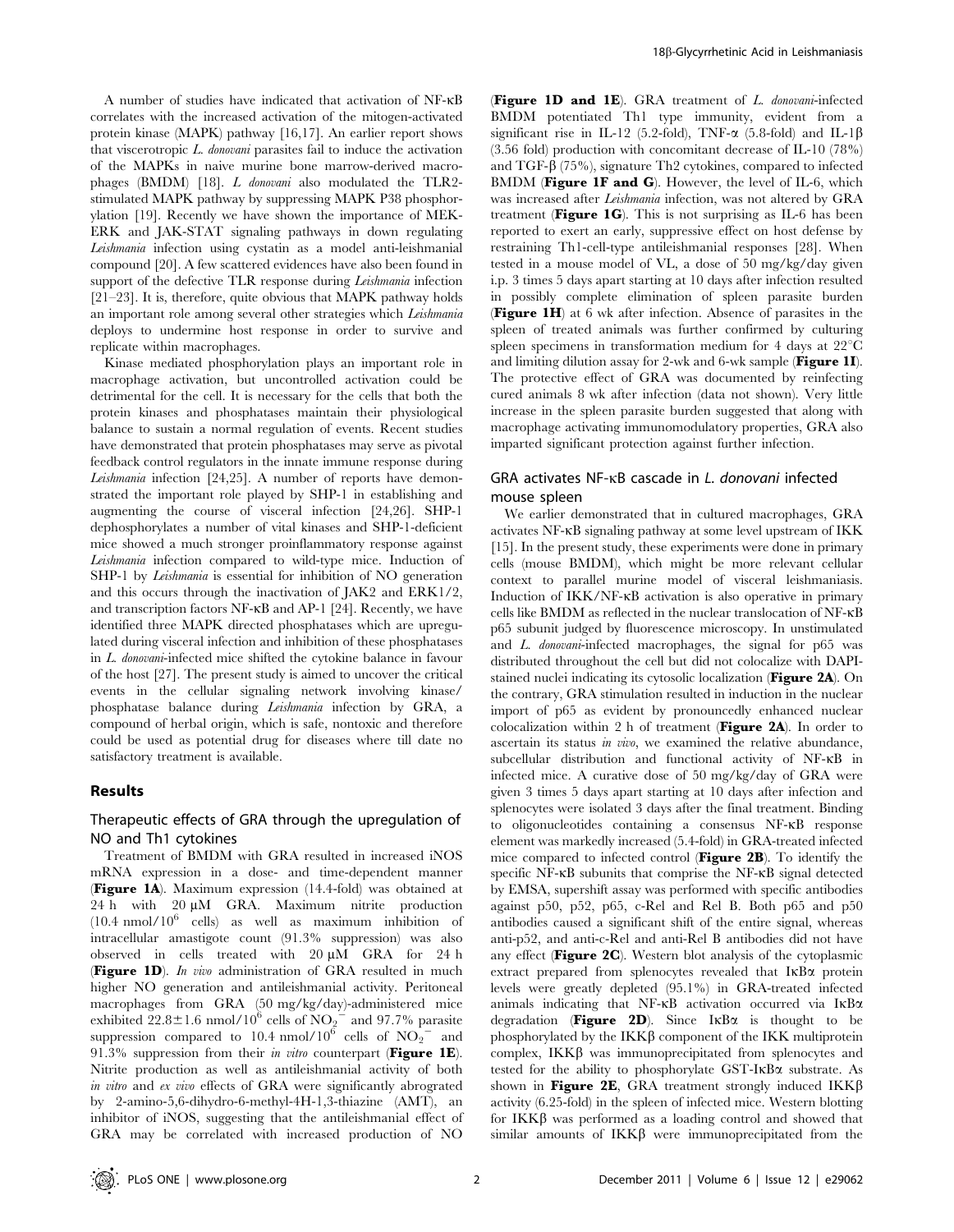

Figure 1. Antileishmanial activity of GRA. (A) Dose- and time-dependent expression of iNOS by Taqman analysis of the mRNA transcript in BMDM stimulated with GRA. mRNA levels were normalized to  $\beta$ -actin and expressed as a -fold change compared with control. (B) Percentages of infected cells and (C) number of parasites per macrophage were counted at various time periods following infection. (D) Effect of GRA on NO production (solid bar) and parasite suppression (open bar) in BMDM in presence or absence of AMT (10  $\mu$ M). (E) Generation of NO (solid bar) and parasite suppression (open bar) in peritoneal macrophages isolated from mice which received GRA (10, 50 and 100 mg/kg) i.p. for 3 times 5 days apart. Macrophages were harvested 10 h after the last injection and infected with L. donovani. After 4 h infection and 20 h of incubation, the percentage of parasite suppression and the amount of NO<sub>2</sub><sup>-</sup> in the medium were determined. (F) and (G) Levels of IL-12, TNF- $\alpha$ , IL-10 ,TGF-B, IL-6 and IL-1 $\beta$  in culture supernatants from infected and GRA (20  $\mu$ M)-treated BMDM were determined by ELISA. (H) Mice were administered i.v. with 10<sup>7</sup> promastigotes, and after 10 days of infection, were treated with GRA (25 or 50/mg/kg) i.p. 3 times 5 days apart. Spleen parasite burdens were determined 6 wk after infection and are expressed as LDU  $\pm$  SD. (I) Spleen parasite burden determined 2 and 6 wk following infection measured by limiting dilution assay expressed as  $log_{10}$  parasite burden  $\pm$  SD. Cultures were set in triplicate and experiments were done a minimum of three times. Animal experiments were done with five animals/group and the results are representative of three independent experiments. Data represent the mean  $\pm$  SD. \*\*\*p<0.001; Student's t-test. doi:10.1371/journal.pone.0029062.g001

splenocyte extracts. All these results suggest that activation of NF- $\kappa$ B is induced in the spleen of *L. donovani*-infected mice by treatment with GRA. In order to ascertain whether the induction of NF-kB activation was directly correlated with the therapeutic effect of GRA, we used BAY 11-7085, which is known to attenuate both the phosphorylation of  $I \kappa B \alpha$  and NF- $\kappa B$  activity in vivo [29]. As shown in Figure 2F, a dose of 5 mg/kg/day of BAY 11-7085 given 3 times weekly for 4 wk starting at 2 wk after infection could significantly reverse GRA-mediated suppression of spleen parasite burden (70.2% reduction) and GRA-mediated increase of iNOS (71.7% reduction) (Figure 2G) and TNF- $\alpha$  (77.6% reduction) (Figure 2H) expression, as revealed by Real time PCR analysis, stressing further that the therapeutic effect of GRA may be attributed to the activation of NF-kB pathway in L. donovaniinfected mice.

#### GRA activates MAPK pathways

To understand the molecular mechanism of GRA-mediated activation of macrophages, next we investigated the MAPK signaling pathways, which are known to play a major role in iNOS and pro-inflammatory cytokine production. Kinetic study with BMDM showed that GRA  $(20 \mu M)$  markedly induced the phosphorylation of p38 at 2 h, and the level remained elevated as studied up to 4 h (**Figure 3A**). GRA also activated  $ERK1/2$ , although to a lesser extent as compared to p38, but no induction of p46 and p54 JNK was observed (Figure 3A). Kinetic analysis of GRA-treated infected macrophages showed similar pattern with lesser induction and slower kinetics in infected cells (Figure 3B). Preincubation of cells for 1 h before GRA stimulation with specific p38 and ERK1/2 inhibitors, SB203580 and apigenin, resulted in dose-dependent reduction of iNOS mRNA expression. A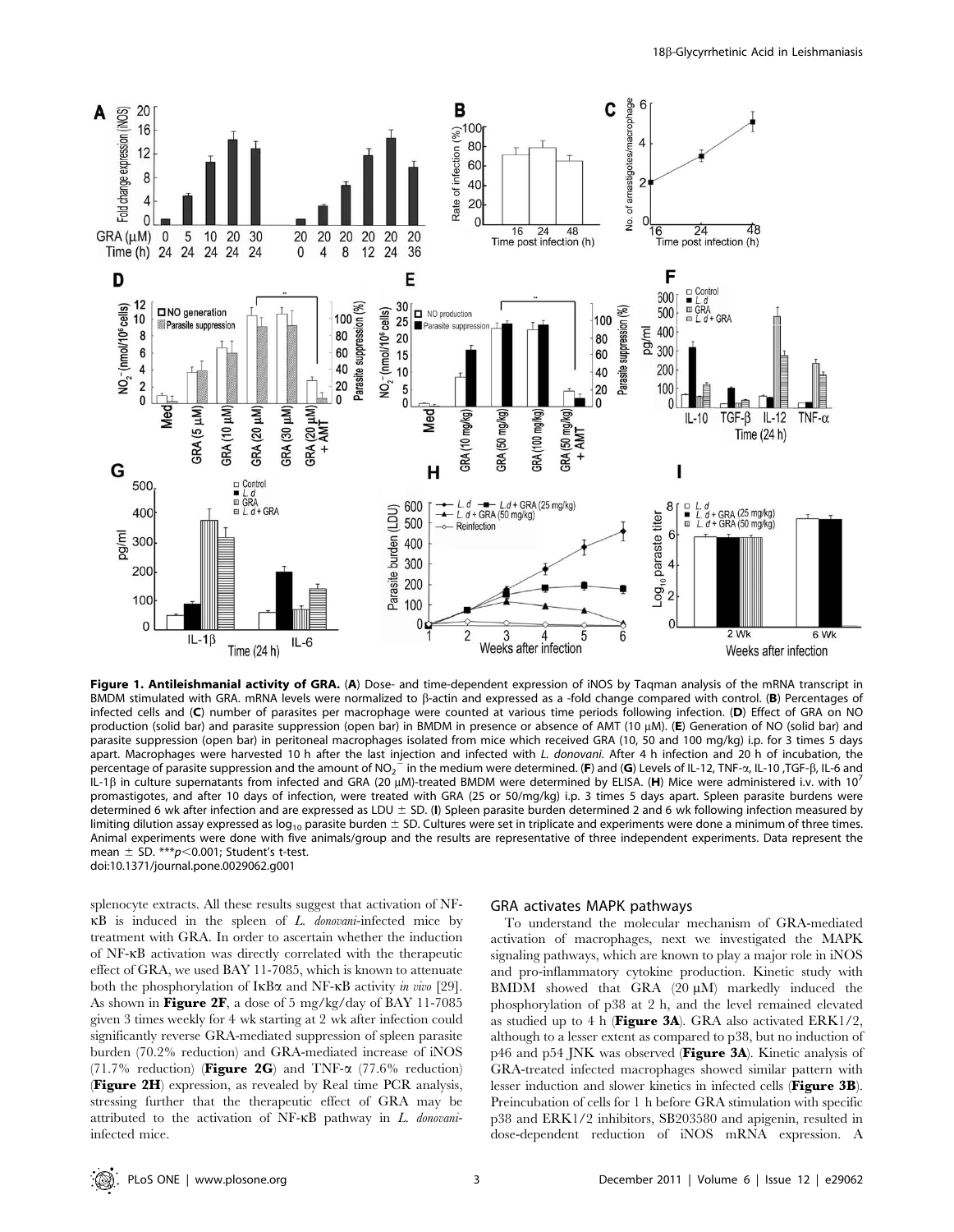

Figure 2. Involvement of NF-kB in GRA-mediated anti-leishmanial response. (A) L. donovani-infected and GRA (20 µM)-treated BMDM were stained with anti-p65 monoclonal antibody and APC-conjugated secondary antibody. Nuclei were stained with DAPI and cells were analyzed under fluorescence microscope as described in Materials and Methods. (B and C) L. donovani-infected mice were treated with GRA (50 mg/kg) for 3 times 5 days apart starting at 10 days after infection and splenocytes were isolated 3 days after last treatment. Labeled NF-kB probe was incubated with nuclear extracts of splenocytes and EMSA was performed (B). The bands were analyzed densitometrically and –fold changes are indicated. (C) For supershift assay, nuclear extracts from splenocytes were incubated with antibodies against individual components of NF-kB complex for 30 min. The results are representative of one of three separate experiments. (D) Western blot analysis shows a depletion of lκBα protein in splenocytes of GRAtreated mice as opposed to increased preservation in infected group. (E) IKKß was immunoprecipitated from splenocyte cell lysate and IKK activity was assayed using GST-IκBα as substrate, and GST-phosphorylated IκBα was visualized by autoradiography. Relative amount of IΚΚβ was determined by Western blots. L. donovani-infected mice were treated either with GRA (50 mg/kg) as described in the legend of Figure 1E or with GRA plus BAY11-7085 (5 mg/kg/day) 3 times weekly for 4 wk starting at 2 wk after infection. Parasite burden in spleen (F) mRNA expression of iNOS (G) and the level of TNF- $\alpha$  (H) in the splenocytes were determined. Results are representative of three individual experiments and the error bars represent mean  $\pm$  SD (n = 3). \*\*\*p $<$ 0.001; Student's t-test. doi:10.1371/journal.pone.0029062.g002

maximum reduction of 64.2% and 44.1% was obtained at the highest concentration of SB203580 (30  $\mu$ M) and apigenin (40  $\mu$ M) respectively (Figure 3C). Whereas the selective blockage of the p38 pathway markedly inhibited GRA-induced IL-12 and TNF-a expression (71.1% and 73.9% respectively), the effect was minimal in case of ERK1/2 inhibitor (32.9% and 28.8% respectively) (Figure 3D). The role of p38 therefore is probably more important in the modulation of GRA-mediated Th1 response. Next we wanted to determine whether NF-kB activation was also under the control of this signaling cascade. Cell exposure to SB203580 resulted in significant decrease (68.2%) of GRAinducible NF-kB luciferase reporter activity, but a lesser decrease (32.1%) was found in case of apigenin (40  $\mu$ M) (**Figure 3E**). However, a combination of both inhibitors greatly inhibited luciferase gene expression (87.1%) (Figure 3E), suggesting that ERK and p38 MAPK activation are critical in sustaining GRA mediated NF-kB activation. This observation prompted us to investigate the role of MSK1, which is a downstream target of

both p38 and ERK and phosphorylates transcription factors. These two MAPKs are reported to activate MSK1 in inflammatory conditions in cell lines like HEK293 and L929sA [30]. GRA could markedly activate MSK1 activity, which was partially inhibited by pretreatment with either SB203580 (59.2% reduction) or apigenin  $(44.1\%$  reduction) **(Figure 3F**). A combination of both greatly reduced (86.1%) MSK1 activation suggesting that p38 MAPK and ERK act synergistically to activate MSK1 (Figure 3F). Taken together, these results suggest that p38/ MSK1 and ERK1/2/MSK1-mediated NF-kB activation are necessary for the induction of iNOS and Th1 cytokine expression in response to GRA.

## GRA negatively regulates expression of MAPK directed phosphatases

Macrophage's signal transduction mechanisms are usually triggered through a series of kinases by protein phosphorylation during infection and are generally counter regulated by various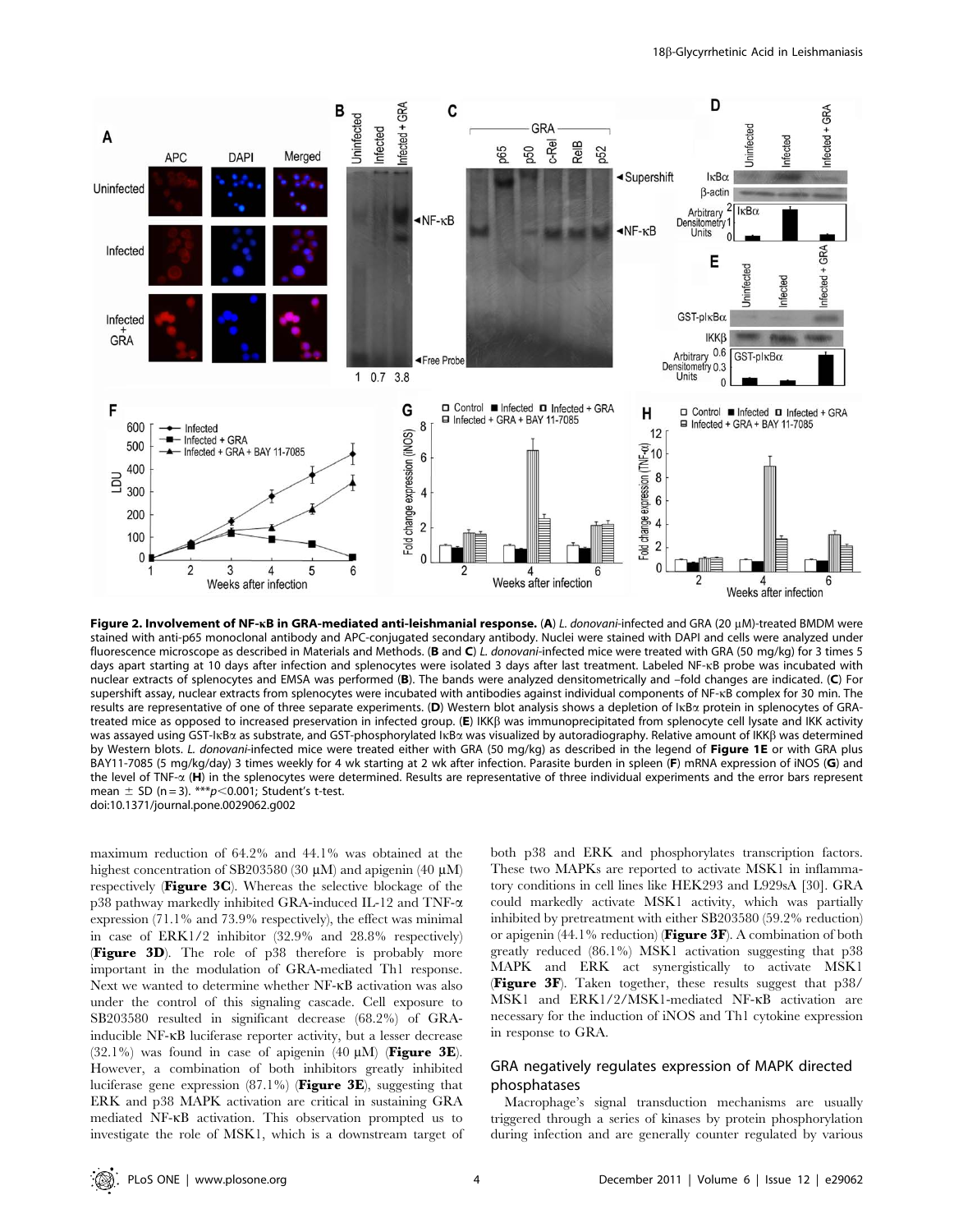

Figure 3. Effect of GRA on the regulation of iNOS and Th1 cytokine by MAPK activation. (A) BMDM were treated with GRA (20  $\mu$ M) for different time periods. The expression and phosphorylation of MAPKs were detected by Western blotting. (B) L. donovani-infected BMDM were treated with GRA (20  $\mu$ M) for various time periods and the level of phosphorylated p38 was measured by Western blotting. (C and D) BMDM were treated (1 h) with either SB203580 (30 μM) or apigenin (40 μM) or both before stimulation with GRA (24 h). iNOS expression (C) by Taqman analysis and levels of IL-12 and TNF- $\alpha$  (D) by ELISA were determined. (E) RAW 264.7 cells were transiently transfected using Lipofectamine reagent with 1 µg of NF-KB luciferase reporter vector along with 0.5 µg pcMV-ßgal. After 24 h, cells were stimulated with GRA (20 µM) for different time periods. In a separate set of experiment, transfected cells were pre-incubated with either SB203580 (30 µM) or apigenin (40 µM) or both for 1 h before stimulation with GRA (12 h). Cells were lysed and processed for luciferase activity. (F) BMDM were treated with GRA (20 µM) for different time periods or preincubated with either SB203580 (30  $\mu$ M) or apigenin (40  $\mu$ M) or both for 1 h before stimulation with GRA (2 h). Cell lysates were then immunoprecipitated with anti-MSK1 Ab and MSK1 activity was assayed using CREBTIDE as substrate. Bands were analyzed densitometrically. Error bars represent mean  $\pm$  SD (n = 3). The data shown are representative of three independent experiments. ns, not significant; \*p<0.05, \*\*p<0.01,  $***p<0.001$ ; Student's t-test. doi:10.1371/journal.pone.0029062.g003

phosphatases, unfortunately sometimes manipulated by the invading pathogens. To understand whether MAP kinase activation by GRA could be an after-effect of down regulation of phosphatase activity, we first checked the total PTP activity in infected and infected GRA-treated macrophages. L. donovani infection induced a time dependent increase in PTP activity (4.5-fold at 2 h after infection), which was significantly decreased by GRA treatment (maximum reduction of 75.8% at 4 h)

(Figure 4A). We then concentrated on the effect of GRA on MAPK directed phosphatases. We have recently documented that three MAPK directed phosphatases, namely MKP1, MKP3 and PP2A play a significant role in visceral infection by augmenting disease progressing Th2 cytokine response [27]. Real time PCR analysis with Taqman probes in L. donovani-infected BMMs showed a significant rise in the expression of all three phosphatases (7.6, 6.6- and 6.3-fold increase for MKP1, MKP3 and PP2A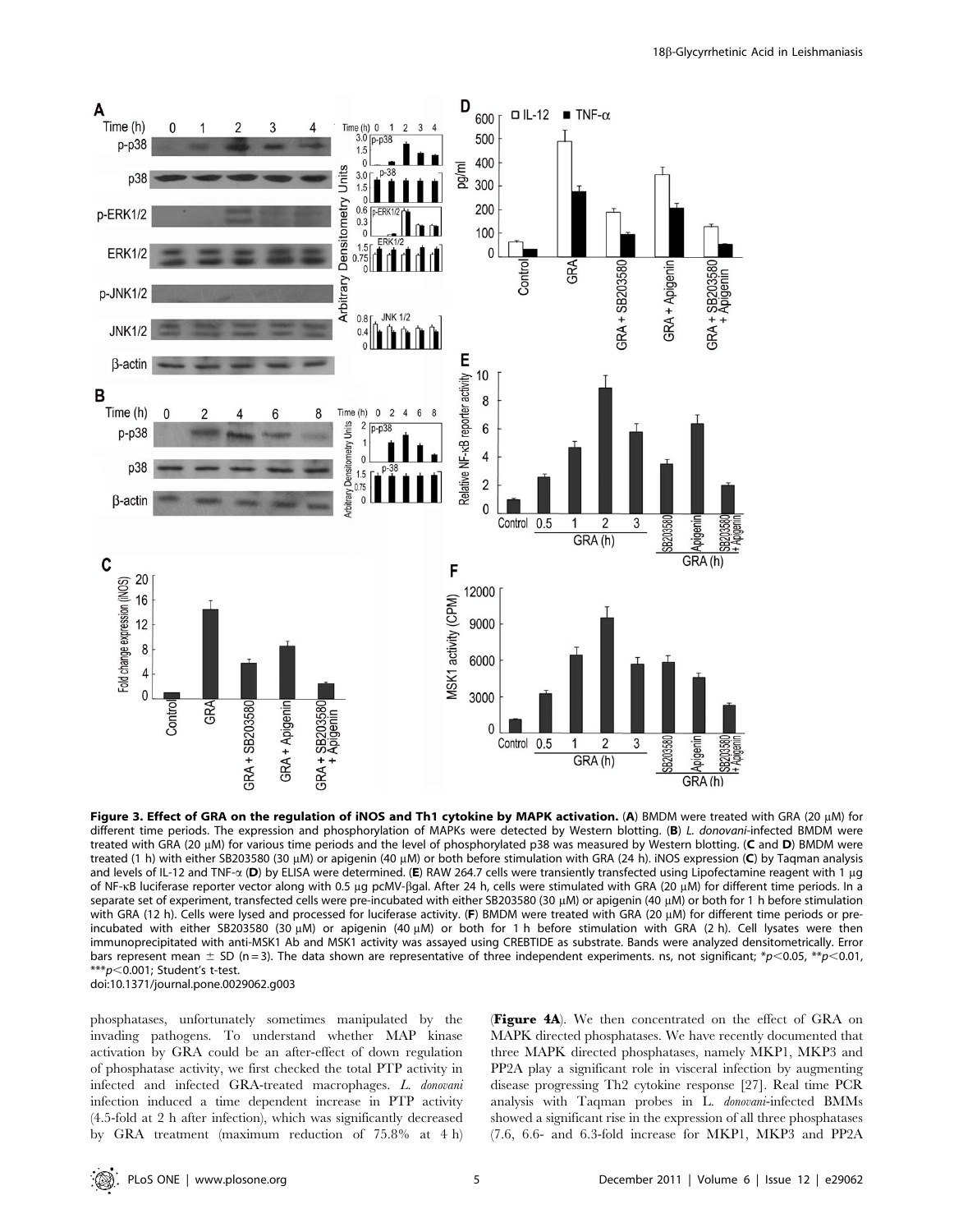

Figure 4. Effect of GRA on cellular kinase/phosphatase balance. BMDM were infected with L. donovani promastigotes and treated with GRA (20  $\mu$ M) for various time periods. (A) Induction of PTP activity was measured using a PTP assay kit. Results are expressed as the relative increase (nfold) over PTP activity in control cells. Expression of MKP1, MKP3 (B), PP2A (C) and SHP-1 (D) at mRNA and at protein level (E and F) were determined by Real time PCR and immunoblot analysis respectively. SHP-1, MKP1, MKP3 and PP2A were immunoprecipitated from infected and GRA (20 µM, 4 h)treated macrophages and assayed for dephosphorylation activity using either recombinant p-ERK or p-p38 as substrate and visualizing by immunoblotting with anti-p-ERK (G and H) and anti-p-p38 (I) antibody. The amount of individual phosphatases was measured by stripping the blot and reprobing with antibodies against SHP-1, MKP1, MKP3 or PP2A. Results are representative of three individual experiments. Data represent the mean  $\pm$  SD, n = 3. \*\*\*p $<$ 0.001; Student's t-test. doi:10.1371/journal.pone.0029062.g004

respectively) compared to control at 2 h post infection (**Figure 4B** and 4C). On the contrary, treatment with GRA caused a significant decrease in the expression of all three phosphatases at both mRNA (76.2%, 71.9% and 66.8% decrease for MKP1, MKP3 and PP2A respectively) (Figure 4B and 4C) and protein (67.6%, 72.1% and 74.2% decrease for MKP1, MKP3 and PP2A respectively) level at 4 h after treatment (Figure 4E). Unlike these phosphatases, the expression of SHP-1 remained unchanged both at mRNA and protein level after  $L$ .donovani infection (Figure 4D) and 4F), but its activity was increased as evidenced by dephosphorylation assay. To ascertain whether GRA could modulate the infection-induced activation of phosphatases, their activities were assayed using recombinant p-ERK and p-p38 substrates. Dephosphorylation of substrates demonstrated that among the infection-induced phosphatases, pERK serves a better substrate for SHP-1, MKP3 and PP2A (58.6%, 68.3% and 77.9% decrease in phosphorylation for SHP-1, MKP3 and PP2A respectively) (Figure 4G and 4H) whereas MKP1 has a preference for p-p38 (60.2% decrease in phosphorylation for MKP1) (Figure 4G and 4I). As expected, all phosphatases from GRA-treated infected macrophages showed much lesser dephosphorylating activity towards recombinant substrates (8.6%, 2.6%, and 27.1% decrease of ERK phosphorylation for SHP-1, MKP3 and PP2A respectively and 5% decrease of p38 phosphorylation by MKP1) (Figure 4G, 4H and 4I). Therefore, decrease in the phosphatase activity significantly contributes in GRA-mediated MAPK activation.

## GRA modulates kinase/phosphatase balance in infected mice

In order to ascertain the role of GRA on cellular kinase/ phosphatase balance in vivo, GRA (50 mg/kg/day) was administered i.p. in L. donovani-infected mice for 3 times 5 days apart starting at 10 days post-infection and splenocytes were isolated. To gain insight into the effect of p38 and ERK pathways in GRAmediated curative response, separate groups of infected mice were treated with p38 inhibitor SB203580-HCL (10 mg/kg; twice weekly) or ERK-inhibitor PD0325901 (20 mg/kg; twice weekly) over a 4-wk period along with GRA. In all the four groups (infected, infected GRA-treated, infected GRA-treated as well as p38 inhibitor-treated and infected GRA-treated as well as ERK1/ 2 inhibitor-treated), spleen parasite burden and phosphatase (MKP1, MKP3 and PP2A) activities were measured. Similar to the in vitro scenario, in infected animals, activities of all three phosphatases were elevated, being maximum at 2 wk for MKPs (4.9-fold for MKP1 and 4.3-fold for MKP3) and at 3 wk for PP2A (5.4-fold). For all three phosphatases, enzymatic activity was found to be elevated as studied up to  $6$  wk of infection (Figure 5C, 5D and 5E). On the contrary, GRA-treated mice showed almost complete suppression of spleen parasite burden at 6 wk (Figure 5A and 5B) along with a substantial decrease of MKP1 (75.4%), MKP3 (68.2%) and PP2A (69.3%) activities (Figure 5C, 5D and 5E). GRA-mediated suppression of spleen parasite burden was significantly reversed in p38 inhibitor-treated mice whereas the effect was much less in ERK inhibitor-treated animals (Figure 5A and 5B). Interestingly, in vivo pharmacologic inhibition of p38 and ERK pathway could not alter GRAmediated inhibition of phosphatase activities, which suggested that GRA-mediated anti-leishmanial effect is dependent on both kinase and phosphatase activities. Down regulation of phosphatase activity alone is not enough to vouch for GRA's immunomodulatory property. To further substantiate the importance of MAPK pathway in GRA-mediated curative effect, we checked whether GRA-mediated modulation of pro/anti-inflammatory balance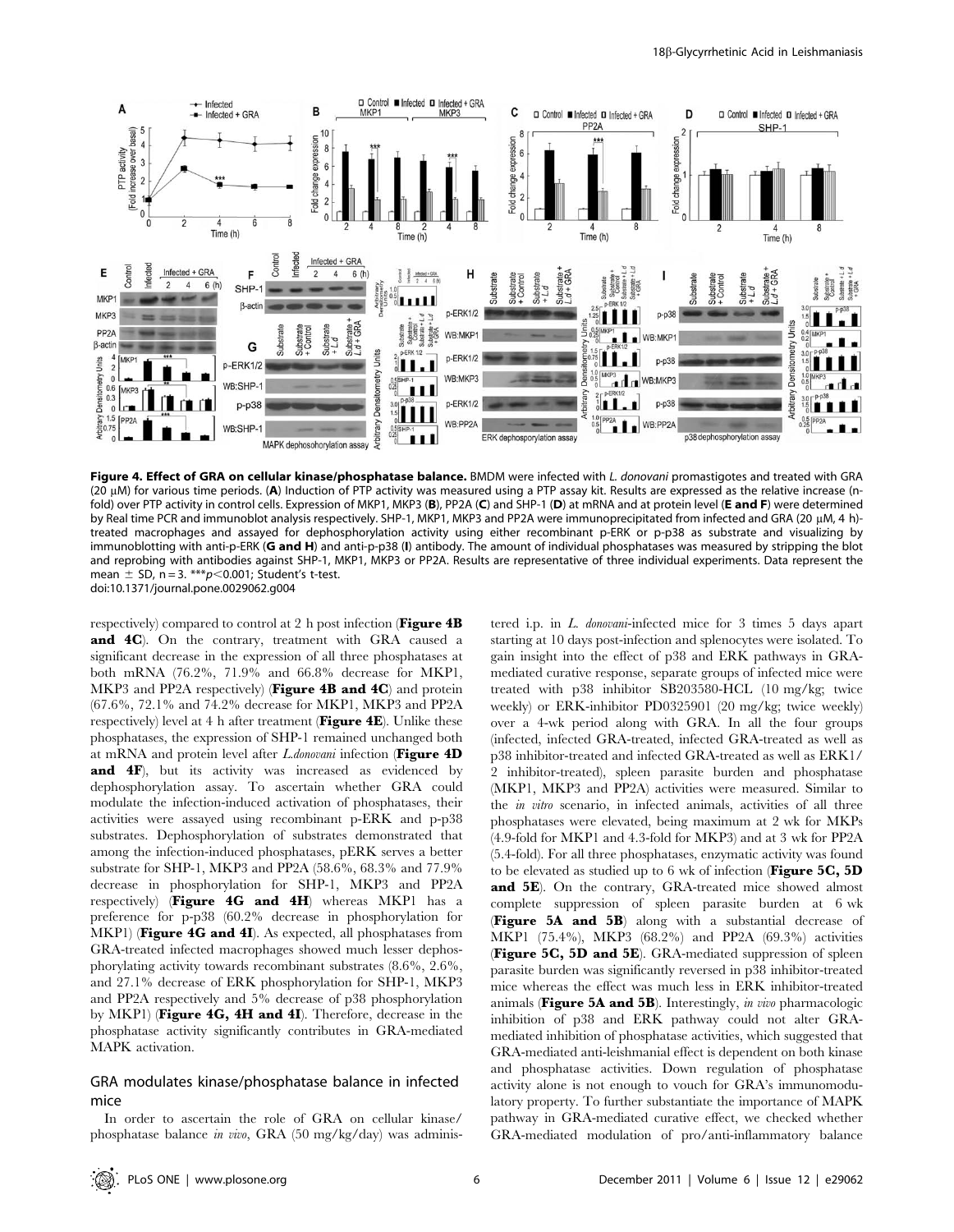

Figure 5. Effect of GRA on in vivo kinase/phosphatases balance, modulation of parasitemia and cytokine response. L. donovaniinfected mice was treated with GRA (50 mg/kg) i.p. for 3 times 5 days apart starting at 10 days post-infection. In a separate group, infected mice were treated with either p38 inhibitor SB203580-HCL (10 mg/kg) or ERK-inhibitor PD0325901 (20 mg/kg) over a 4 wk period along with GRA. (A) Spleen parasite burdens were determined weekly in each group and expressed as LDU  $\pm$  SD. (B) Spleen parasite burden determined 2 and 6 wk following infection measured by limiting dilution assay expressed as  $log_{10}$  parasite burden  $\pm$  SD. MKP1, MKP3 and PP2A were immunoprecipitated from cell lysates of splenocytes isolated from different experimental groups with respective antibodies. MKP1 (C) and MKP3 (D) and PP2A (E) activity was assayed by pNPP hydrolysis and assay kit respectively. Expression of TNF- $\alpha$  (F) and IL-10 (G) at mRNA level were determined by Real time PCR in the splenocytes. (H) NF-kB DNA binding activity was determined in the splenocytes of different experimental groups as described in the legend of Figure 1B. Animal experiments were done with five animals/group and the results are representative of three individual experiments. ns, not significant:  $*p$ <0.01,  $**p$ <0.001; Student's t-test. doi:10.1371/journal.pone.0029062.g005

were altered in presence of MAPK inhibitors. GRA treatment resulted in increased mRNA expression of TNF- $\alpha$  (8.9-fold) **(Figure 5F)** along with a concomitant decrease  $(74.1\%)$  in IL-10 expression (**Figure 5G**) in infected animals at  $4$  wk. On the contrary, administration of p38 inhibitor markedly attenuated GRA-induced TNF- $\alpha$  expression (73.1%) along with reversal of GRA-mediated suppression of IL-10 (23.2%) expression. Moreover, in vivo DNA binding activity of NF-kB in GRA-treated infected animal was significantly reduced in presence of p38 inhibitor although to a much lesser extent in ERK inhibitor treated animals (Figure 5H). These results clearly demonstrate that i) p38 MAPK activation plays a predominant role in GRAmediated in vivo activation of NF-kB as well as antileishmanial effector response and ii) kinase/phosphatase balance is vital for intracellular infection and GRA could modulate this balance in favour of the host.

## Discussion

In the susceptible host, control of visceral leishmaniasis revolves around the state of activation of the tissue mononuclear phagocytes. Unstimulated resident macrophages of liver, spleen and bone marrow, the target cells of this disseminated intracellular infection, initially support parasite replication. However, if appropriately activated, the same macrophages and tissue-homing blood monocytes develop sufficient leishmanicidal activity to control and largely resolve the infection [31]. Immunomodulators are becoming popular as promising alternative to traditional medicine because they play a particularly prominent macrophageactivating role, which extends to the priming of macrophages to secrete leishmanicidal molecules that include iNOS-derived reactive nitrogen intermediates and proinflammatory cytokines [32]. GRA is one such immunomodulator of herbal origin as it is known to stimulate macrophage-derived NO production, and is able to upregulate iNOS expression through NF-kB transactivation in murine macrophages [12]. Previously we documented that GRA has strong potential to be used as a potent antileishmanial agent and this effect could be attributed to the NF-kB upregulatory property of GRA [15]. In the present work, we tried to elucidate the intracellular signaling mechanism of GRA responsible for its antileishmanial effect. We found that amongst three major MAP kinases responsible for proinflammatory cytokine production, p38 MAPK primarily and to a lesser extent ERK contribute in GRA- mediated activation of NF-kB as well as antileishmanial cellular and immunological response. Interestingly, GRA-mediated MAPK activation could be an after effect of down regulation of MAPK directed phosphatases, which are activated during infection. Therefore, GRA might exert its immunomodulatory effect by modulating cellular kinase/phosphatase balance, which often plays a very important role in dictating the fate of intracellular infection [33].

The importance of NF-KB in resistance to *Leishmania* infection has been clearly established by studies in which mice deficient in different NF-kB family members were shown to be susceptible to parasitic infections [34]. We first demonstrated that, as an efficient immunomodulator, GRA activated NF-kB pathway in parasite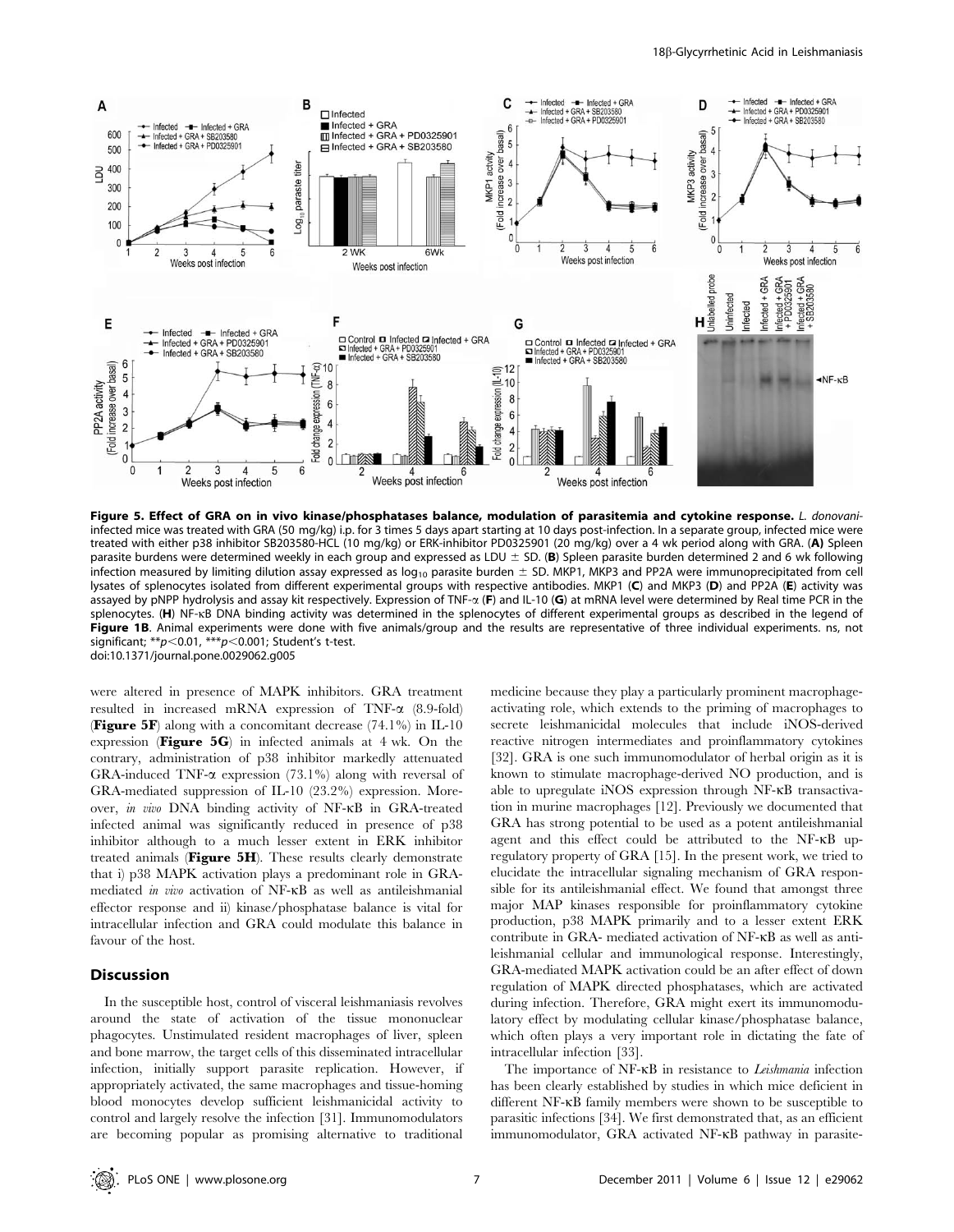infected BALB/c mice. The most prevalent activated form p65 and p50 contribute mainly in GRA- mediated activation of NF-kB in in vivo. Furthermore, the results provide the first in vivo evidence that GRA may exert its curative effects on experimental visceral leishmaniasis mostly through its ability to activate NF-kB by inducing phosphorylation and subsequent degradation of IkBa. Using pharmacologic inhibitor NF- $\kappa$ B, we also demonstrated that activation of NF-kB is absolutely essential for GRA-mediated suppression of spleen parasite burden and induction of proinflammatory gene expression.

As MAPK pathways play a major role in proinflammatory cytokine synthesis, rigid control mechanisms exist to prevent inappropriate activation, which could be detrimental for the cell. On the other hand, some opportunistic pathogens like Leishmania take advantage of this regulation and use the system in favour of their own survival within macrophages. Studies revealed that Leishmania impair the CD40 effector functions by interrupting the CD40 signaling through p38 MAPK in macrophages [35]. NO production and killing of L. donavani parasite in infected macrophages in response to sodium antimony gluconate treatment involved mainly PI3K and p38 MAPK [36] and activation of p38 MAPK has also been shown to play an important role in eliminating L. donovani infection [37]. All these studies suggest that compounds having ability of augmenting signaling pathways leading to macrophage activation might demonstrate protective action against Leishmania infection. In the present study GRA enhanced NF-KB activity at both in vitro and in vivo situation which was found to be mainly under the control of the p38 pathway and to a lesser extent ERK1/2 pathway. Direct correlation between MAPK activation and upregulation of both NF-kB activity and NO production has been shown in a number of studies [16,17,20]. A growing body of evidences indicate that MSK1, a nuclear kinase downstream of both ERK1/2 and p38 and might therefore be an end-kinase in the inflammatory process involving NF-kB, act as a post-translational modifier of NF-kB by inducing phosphorylation of p65 subunit at  $\text{Ser}^{276}$  residue [30]. The present study revealed that GRA could also activate MSK1 in BMDM that was under the control of ERK1/2 and p38 as pharmacologic inhibition of both these MAPKs markedly attenuated GRA-induced MSK1 activity. Activation of MAPKs are tightly regulated in phagocytic cells by counteracting protein phosphatases and we have recently demonstrated that MAPK directed phosphatases play a crucial role in disease progression of visceral leishmaniasis by modulating pro/anti-inflammatory cytokine balance [27]. The role of SHP-1 in modulating visceral infection has already been documented [24,26]. It is possible that MAPK activation by GRA could be an after-effect of down regulation of all these phosphatases. Selective dephosphorylation of recombinant p38 and ERK substrate in L. donovani-infected macrophages were markedly attenuated by GRA, which may be associated with down-regulation of MKP1, MKP3 and PP2A expression. A different scenario was obtained for SHP-1, where L. donovani infection only increased the activity without altering its expression level. GRA treatment decreased the activity of SHP-1 as evidenced by ERK dephosphorylation assay. p38, the major MAPK activated by GRA, was not regulated by SHP-1, which is in accordance with previous reportss [38]. In the *in vivo* situation also, GRA treatment markedly abrogated MKP1, MKP3 and PP2A activity in L. donovani-infected mice. Interestingly, although in vivo blockage of p38 and ERK pathway could not alter GRA-mediated inhibition of phosphatase activities but these could reverse GRA-induced suppression of spleen parasite burden and IL-10 synthesis as well as induction of TNF-a synthesis. Regulation of either kinases or phosphatases by GRA is not the deciding factor for the outcome of infection in VL. It is the overall

shifting of kinase/phosphatases balance towards kinases, which is important to exert curative responses by GRA.

GRA, therefore, could be a new class of macrophage activators to stimulate the induction of iNOS and pro-inflammatory cytokines. It is used as a natural food ingredient and as flavouring and sweetening agent in food products. It has also been widely used as an antidote, demulcent and as a folk medicine for generations in Asia and Europe. A dose of 50 mg/kg body weight of GRA could completely eliminate the spleen parasite burden in experimental mouse model of VL. In extrapolating this dose to an 80-kg human with a surface area of 2  $m<sup>2</sup>$  (Costeff's rule), it would take a total dose of 4 g (50 mg $\times$ 80) or 2 g/m<sup>2</sup> of surface area, which is within the nontoxic consumption limit of GRA [39]. Overall, a comprehensive understanding of the detailed upstream signaling events by which GRA triggers curative response against experimental visceral leishmaniasis could better define its potential as an effective immunomodulator not only for non healing leishmaniasis but also for other chronic diseases.

## Materials and Methods

#### Ethics statement

This study was carried out in strict accordance with the recommendations in the Guide for the Care and Use of Laboratory Animals of the National Institutes of Health. The protocol was approved by the Committee on the Ethics of Animal Experiments of Indian Institute of Chemical Biology (Permit Number: 147-1999).

## Parasites, cell culture, NO production and infection

L. donovani promastigotes ((MHOM/IN/1983/AG83) were grown as described earlier [40]. Peritoneal macrophages and BMDM from BALB/c mice were isolated and maintained as described earlier [15,27]. For BMDM, bone marrow cells were isolated from the femurs and tibias of 6–8 wk old BALB/c mice and were suspended in RPMI 1640 supplemented with 100 U/ml penicillin and 100 mg/ml streptomycin, 10% FCS, 5% horse serum, and 20% L929-conditioned media and were incubated at 5%  $CO<sub>2</sub>$ , 95% humidity, at 37°C. On the 4th day, cells were fed again with L-cell conditioned medium; on day 6, cells were harvested, counted and used for experiments. Splenocytes were cultured as described previously [40]. In vitro infection experiments were carried out at a 10:1 parasite/cell ratio as described earlier [27]. The numbers of infected macrophages (% of infection) and parasite burden (number of parasites per infected macrophages) were determined by counting 200 macrophages. Nitrite formation in macrophage culture supernatants was detected by the Griess reaction as previously described [15]. For *in vivo* experiments, female BALB/c mice were injected via the tail vein with  $10<sup>7</sup>$  L. donovani promastigotes. For reinfection experiments, promastigotes were injected 8 wk after the first infection. GRA (Sigma Aldrich)  $(10-100 \text{ mg/kg/day})$  was administered i.p. for 3 times 5 days apart starting at 10 days post-infection. Infection was assessed by removing spleen from infected mice at different time periods and parasite burdens were determined from Giemsa-stained impression smears. Data are presented as Leishman–Donovan units (LDU) [41]. To further ascertain whether the spleen contained live parasites, in selected experiments, the parasite burden in spleen was also quantified by limiting dilution technique according to Banerjee et al. [42]. In brief, a measured amount of spleen was homogenized in Schneider's medium (Invitrogen) supplemented with 10% FCS and diluted to a final concentration of 1 mg/ml. This was then serially diluted up to five fold and cultured at  $22^{\circ}$ C for 14 days. Reciprocal of the highest dilution positive for live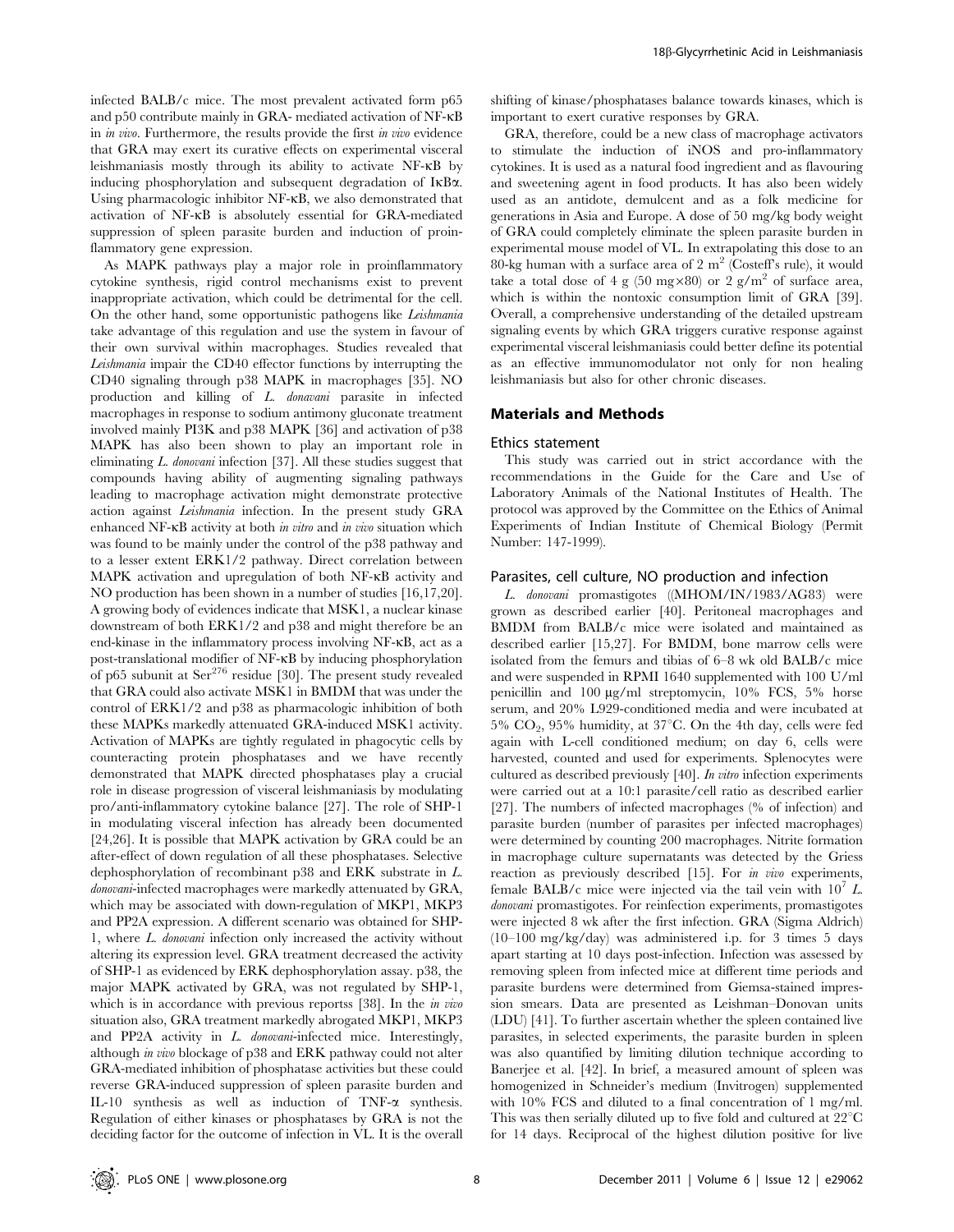parasites was considered to be the concentration of parasites per milligram of spleen and spleen parasite burden was calculated from the total weight of the spleen.

## Real-time PCR

Total RNA from cells was isolated using the RNeasy mini kit (Qiagen) according to the manufacturer's instructions. cDNA was synthesized from  $\overline{1}$  µg of DNA using the SuperScript first strand synthesis system for the RT-PCR kit (Invitrogen). TaqMan probes for IL-12, TNF-a and iNOS were purchased from Applied Biosystems. Quantitative real-time PCRs were performed in the ABI 7500 Fast Sequence detector with the following PCR amplification conditions: 40 cycles of 95 $\degree$ C for 15 s and 60 $\degree$ C for 1 min. Relative quantitation was performed using the comparative  $\Delta\Delta Ct$  method and data was normalized to mouse b-actin mRNA levels and expressed as a –fold change compared to uninfected controls.

#### Western Blotting and ELISA

Immunoblotting was performed as previously described [15,27]. Densitometric analyses for all experiments were carried out using QUANTITY ONE software (Bio-Rad). Band intensities for immunoblots were normalized to  $\beta$ -actin and expressed in arbitrary units. For ELISA, the level of various cytokines in the culture supernatants were measured using a sandwich ELISA kit (Quantikine M, R&D Systems) as per the detailed instructions of the manufacturer.

## MSK1 activity assay

MSK1 assay was performed as described previously [20]. Briefly, treated macrophages were washed with ice-cold PBS and lysed in lysis buffer containing 50 mM Tris-HCl, pH 7.5, 1 mM EDTA, 1 mM EGTA, 1 mM sodium orthovanadate, 1% (v/v) Triton X-100, 50 mM NaF, 5 mM sodium pyrophosphate, 0.27 M sucrose,  $0.1\%$  (v/v)  $\beta$  mercaptoethanol, 1 mM benzamidine, 2 µg/ml leupeptin, and 0.2 mM pefabloc. Whole cell lysates (1 mg) collected by centrifugation (5 min,  $10,000 \times g$ ,  $4^{\circ}$ C), were immunoprecipitated with 2  $\mu$ g of anti-MSK1 Ab for 2 h at 4 $\rm ^{\circ}C$ . Protein G–agarose was added and further incubated for 2 h. After centrifugation, the pellets were washed twice with cell lysis buffer and twice with kinase assay buffer (Cell Signaling Technology). Immunoprecipitated MSK1 pellets were incubated at 30°C for 30 min in 50  $\mu$ l of kinase buffer containing 30  $\mu$ M substrate peptide: EILSRRPSYRK (CREBTIDE) and 0.1 mM  $[\gamma^{32}P]$  ATP (200,000 cpm/pmol). Reactions were stopped by placing the tubes on ice. After centrifugation (30 s,  $4^{\circ}C$ , 10000 × g), 30 µl of supernatant was spotted on p81 phosphocellulose paper, washed thrice with 0.75 M orthophosphoric acid and incorporation of radiolabelled phosphates in CREBTIDE was determined.

## I $\kappa$ B kinase  $\beta$  (IKK $\beta$ ) assay

IKK $\beta$  assay was performed as described earlier [20]. Subcellular protein fractions were prepared from freshly isolated spleen in cold kinase assay lysis buffer (20 mM Tris-HCl, pH 8.0, 500 mM NaCl, 1 mM EDTA, 1 mM EGTA, 10 mM bglycerophosphate, 10 mM NaF, 10 mM pNPP, 300 µM Na<sub>3</sub>VO<sub>4</sub>, 1 mM benzamidine, 2 μM PMSF, 10 μg/ml aprotinin, 1 μg/ml leupeptin, 1 mg/ml pepstatin, 1 mM DTT and 0.25% Nonidet P-40) for IKK activity. The IKK activity was measured as described earlier with slight modification [15]. Briefly, the cell lysates (500  $\mu$ g) were immunoprecipitated with anti-IKK $\beta$  Ab in immunoprecipitation buffer [25] and immunoprecipitated samples were incubated with recombinant  $I \kappa B \alpha$  (4  $\mu$ g) in kinase buffer

(Cell Signaling Technology) at  $30^{\circ}$ C for 1 h. The kinase reaction was stopped by addition of SDS-sample buffer. The sample was resolved by SDS-PAGE, dried and autoradiographed. To determine the total amount of  $IKK\beta$  in each sample, 30  $\mu$ g of the whole cell extract protein was subjected to SDS-PAGE and analyzed by Western blot using anti- $IKK\beta$  Ab.

## Electrophoretic mobility shift assay (EMSA)

EMSA was performed in isolated splenocytes as described earlier [20]. Briefly, isolated spleen cells were resuspended in hypotonic buffer (10 mM HEPES, pH 7.9, 1.5 mM  $MgCl<sub>2</sub>$ , 10 mM KCl, 0.2 mM PMSF and 0.5 mM DTT), and allowed to swell on ice for 10 min and treated with 1% NP-40. Cells were homogenized in a Dounce homogenizer. The nuclei were separated by spinning at  $3,300 \times g$  for 5 min at 4<sup>°</sup>C. The nuclear pellet was extracted in nuclear extraction buffer (20 mM HEPES, pH 7.9, 0.4 M NaCl, 1.5 mM MgCl<sub>2</sub>, 0.2 mM EDTA, 25% glycerol, 0.5 mM PMSF and 0.5 mM DTT) for 30 min on ice, and centrifuged at  $12,000 \times g$  for 30 min. Supernatants containing the nuclear extract were collected and used for EMSA. For the preparation of radiolabeled probes representing standard consensus sequences of NF-kB, the following oligonucleotides were used: 5'-AGT TGA GGG GAC TTT CCC AGG C-3'. As a control, a 100-fold molar excess of unlabelled competitor oligonucleotide was added. For supershift assay, the nuclear extracts were incubated with Ab against individual components of NF-kB complex (Santa Cruz Biotechnology) for 30 min at  $25^{\circ}$ C and analyzed by EMSA in the presence of all components of the binding reaction described earlier [15].

#### Transient transfection and reporter assay

Transfections and NF-kB luciferase activity were performed as described previously [20]. Transfections were carried out in  $2\times10^6$ cells with the appropriate constructs in serum free medium using Lipofectamine (Invitrogen Life Technologies) according to the manufacturers' instruction. Three hour after transfection, the cells were washed and replaced with RPMI medium containing 10% FCS. After 24 h, cells were processed as indicated in figure legend. For NF-kB luciferase activity, cells were harvested using reporter lysis buffer (Promega) and luciferase activity was then assessed via luminometry. The value of luciferase activity was normalized to transfection efficiency monitored by the co-transfected  $\beta$ -galactosidase expression vector.

## Fluorescence microscopy

Macrophages  $(5 \times 10^5)$  were plated onto 18 mm<sup>2</sup> coverslips kept in 30 mm petri plates and cultured overnight. The cells were then incubated with L. donovani promastigotes, both alone or in combination with GRA  $(20 \mu M)$  for 3 h, washed twice in PBS, and fixed with methanol for 15 min at room temperature. After fixation the cells were permeablized with 0.1% Triton X and incubated with NF- $\kappa$ B p65 antibody for 1 h at 4 $\rm{°C}$ . After washing, coverslips were incubated with allophycocyanin (APC)-conjugated secondary antibody (1 h,  $4^{\circ}$ C). The cells were then stained with DAPI (4',6-diamidino-2-phenylindole, 1 µg/ml) in PBS plus  $10 \mu g/ml$  Rnase A to label the nucleus, mounted on slides and visualized under Olympus BX61 microscope at a magnification of 1000 and the images thus captured were processed using ImagePro Plus (Media Cybernetics).

## PTP activity assay

PTP activity was measured using PTP Assay kit (Sigma-Aldrich) as described earlier [27]. Briefly, infected and GRA-treated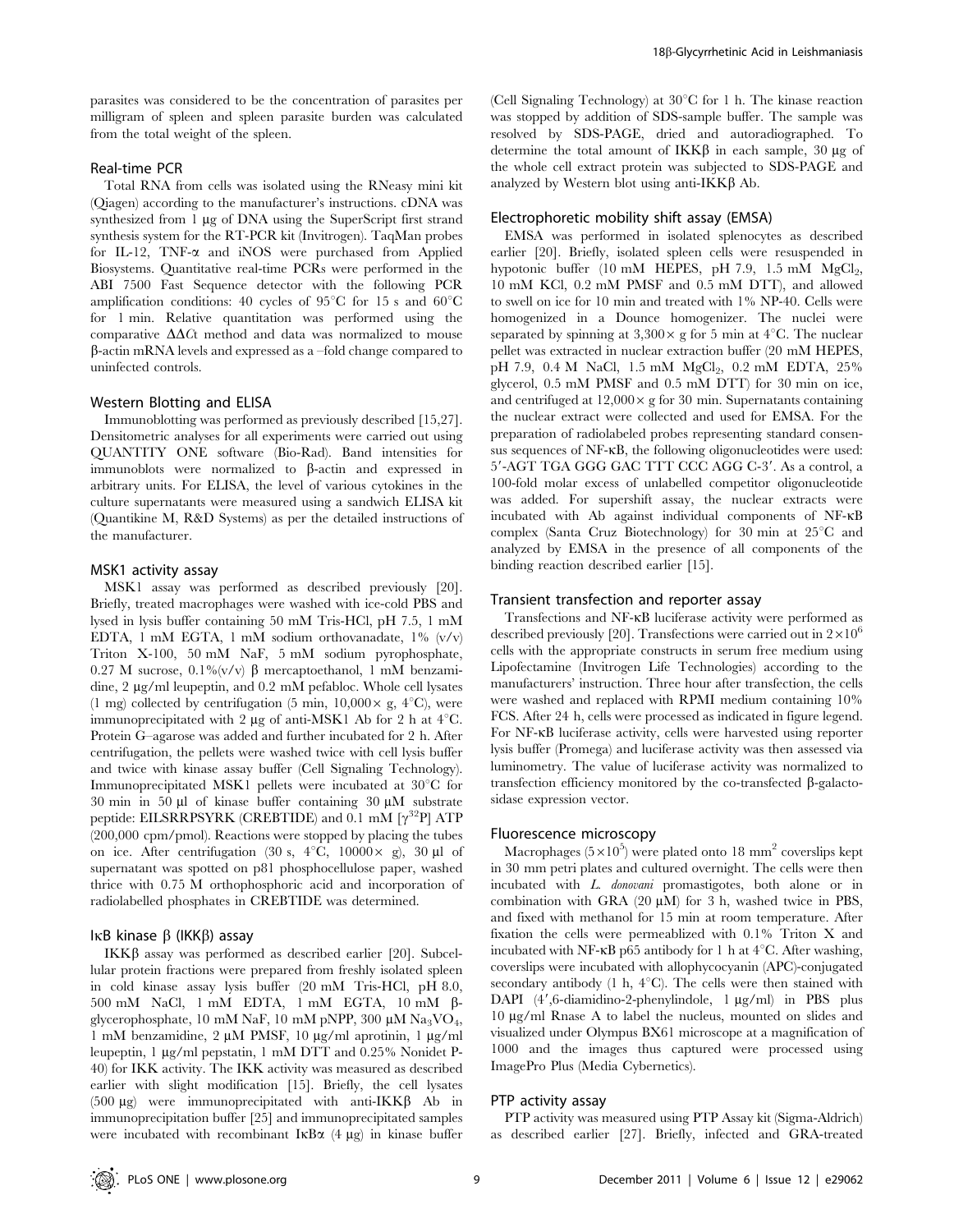BMDM were lysed in lysis buffer (50 mM Hepes, pH 7.4, containing 0.5% Triton X-100, 10% glycerol, 1 mM benzamidine,  $10 \mu g/ml$  aprotinin,  $10 \mu g/ml$  leupeptin, and  $2 \mu g/ml$ pepstatin A), incubated on ice for 30 min and centrifuged at  $10,000 \times$  g for 15 min at 4<sup>°</sup>C. Protein content was determined in cleared lysate by Bio-Rad protein assay. 10 µg of protein extract were used to measure PTP activity using monophosphorylated phosphotyrosine peptide as substrate. Free inorganic phosphate was detected with malachite green (Sigma-Aldrich), and OD was taken at 620 nm.

## Ex vivo phosphatase assay

Enzyme activity for MKP1, MKP3 and PP2A were determined from isolated splenocytes as described previously [27]. Briefly, MKP1 and MKP3 were immunoprecipitated from 300 µg of the whole cell lysate using  $2 \mu$ g of anti-MKP1 or anti-MKP3 antibody and 100 µl of protein A-Sepharose (Santa Cruz Biotechnology) at  $4^{\circ}$ C for 2 h. Immune complexes were collected, washed 4 times and finally resuspended in  $100 \mu l$  lysis buffer. The assay was performed in phosphatases assay buffer at  $37^{\circ}$ C for 30 min. Reactions were terminated by addition of 50  $\mu$ l of 200 mM NaOH and absorbance was taken at 410 nm. PP2A activity was determined as described previously [27] by using the Serine/ Threonine Phosphatase Assay System from Promega.

#### MAPK dephosphorylation assay

For MAPK dephosphorylation assay, whole cell protein was obtained by lysing the cells in lysis buffer [50 mM Tris-HCl, pH 7.4, 150 mM NaCl, 1% NP-40 and complete protease

## References

- 1. Desjeux P (2004) Leishmaniasis: current situation and new perspectives. Comp Immunol Microbiol Infect Dis 27: 305–318.
- 2. Olivier M, Gregory DJ, Forget G (2005) Subversion mechanisms by which Leishmania parasites can escape the host immune response: a signaling point of view. Clin Microbiol Rev 18: 293–305.
- 3. Guerin PJ, Olliaro P, Sundar S, Boelaert M, Croft SL, et al. (2002) Visceral leishmaniasis: current status of control, diagnosis, and treatment, and a proposed research and development agenda. Lancet Infect Dis 2: 494–501.
- 4. Krishna MT, Huissoon AP (2011) Clinical immunology review series: an approach to desensitization. Clin Exp Immunol 163: 131–146.
- 5. Lee SJ, Chinen J, Kavanaugh A (2010) Immunomodulator therapy: monoclonal antibodies, fusion proteins, cytokines, and immunoglobulins. J Allergy Clin Immunol 125: S314–323.
- 6. Sharma S, Stutzman JD, Kelloff GJ, Steele VE (1994) Screening of potential chemopreventive agents using biochemical markers of carcinogenesis. Cancer Res 54: 5848–5855.
- 7. Fiore C, Eisenhut M, Ragazzi E, Zanchin G, Armanini D (2005) A history of the therapeutic use of liquorice in Europe. J Ethnopharmacol 99: 317–324.
- 8. Moro T, Shimoyama Y, Kushida M, Hong YY, Nakao S, et al. (2008) Glycyrrhizin and its metabolite inhibit Smad3-mediated type I collagen gene transcription and suppress experimental murine liver fibrosis. Life Sci 83: 531–539.
- 9. Takahashi H, Onishi H, Machida Y (2004) Glycyrrhetic acid-loaded microparticles: liver-specific delivery and therapeutic potential against carbon tetrachloride-induced hepatitis. J Pharm Pharmacol 56: 437–444.
- 10. Chung WT, Lee SH, Kim JD, Sung NS, Hwang B, et al. (2001) Effect of the extracts from Glycyrrhiza uralensis Fisch on the growth characteristics of human cell lines: Anti-tumor and immune activation activities. Cytotechnology 37: 55–64.
- 11. Rossi T, Castelli M, Zandomeneghi G, Ruberto A, Benassi L, et al. (2003) Selectivity of action of glycyrrhizin derivatives on the growth of MCF-7 and HEP-2 cells. Anticancer Res 23: 3813–3818.
- 12. Jeong HG, Kim JY (2002) Induction of inducible nitric oxide synthase expression by 18beta-glycyrrhetinic acid in macrophages. FEBS Lett 513: 208–212.
- 13. Abe N, Ebina T, Ishida N (1982) Interferon induction by glycyrrhizin and glycyrrhetinic acid in mice. Microbiol Immunol 26: 535–539.
- 14. Dai JH, Iwatani Y, Ishida T, Terunuma H, Kasai H, et al. (2001) Glycyrrhizin enhances interleukin-12 production in peritoneal macrophages. Immunology 103: 235–243.

inhibitors (Roche Applied Science)]. Immunoprecipitation was performed by incubation of cell lysate (500  $\mu$ g/500  $\mu$ l) with 5  $\mu$ g of respective antibodies (anti SHP-1, anti-MKP1, anti-MKP3 or anti-PP2A) and rocked overnight at  $4^{\circ}$ C. 50 µl/sample protein G plus-agarose (Santa Cruz Biotechnology) was added and rocking was allowed to continue for another 1 h. The immunoprecipitates were washed twice with lysis buffer and once with phosphatase buffer (50 mM Tris-HCl, pH 7.5, 1 mM  $MgCl<sub>2</sub>$ , 0.1 mM EDTA and  $100 \mu g/ml$  bovine serum albumin,  $50 \mu g/ml$  leupeptin) in non-reducing conditions without  $\beta$ -mercaptoethanol. Immunoprecipitated phosphatases were incubated with  $0.1 \mu$ g of recombinant p-ERK (Stratagene) or 0.25 µg of recombinant p-p38 [43] at  $37^{\circ}$ C in phosphatase buffer [27]. The reaction was terminated by adding  $2 \times$  sample buffer. The samples were separated on a SDS-PAGE and blotted with p-ERK or p-p38 antibody.

## Statistical analysis

Data shown are representative of at least three independent experiments unless otherwise stated as n values given in the legend. Macrophage cultures were set in triplicates and the results are expressed as the mean  $\pm$  SD. Student's t test was employed to assess the statistical significances of differences among pair of data sets with a  $p$  value $<0.05$  considered to be significant.

## Author Contributions

Conceived and designed the experiments: AU SK SS KG PKD. Performed the experiments: AU SK SS KG PKD. Analyzed the data: AU SK SS KG PKD. Contributed reagents/materials/analysis tools: PKD. Wrote the paper: AU SK PKD.

leishmaniasis associated with the activation of NF-kappa B. J Immunol 175: 1161–1169.

- 16. Baeuerle PA, Henkel T (1994) Function and activation of NF-kappa B in the immune system. Annu Rev Immunol 12: 141–179.
- 17. Chan ED, Morris KR, Belisle JT, Hill P, Remigio LK, et al. (2001) Induction of inducible nitric oxide synthase-NO\* by lipoarabinomannan of Mycobacterium tuberculosis is mediated by MEK1-ERK, MKK7-JNK, and NF-kappaB signaling pathways. Infect Immun 69: 2001–2010.
- 18. Prive C, Descoteaux A (2000) Leishmania donovani promastigotes evade the activation of mitogen-activated protein kinases p38, c-Jun N-terminal kinase, and extracellular signal-regulated kinase-1/2 during infection of naive macrophages. Eur J Immunol 30: 2235–2244.
- 19. Chandra D, Naik S (2008) Leishmania donovani infection down-regulates TLR2 stimulated IL-12p40 and activates IL-10 in cells of macrophage/monocytic lineage by modulating MAPK pathways through a contact-dependent mechanism. Clin Exp Immunol 154: 224–234.
- 20. Kar S, Ukil A, Das PK (2009) Signaling events leading to the curative effect of cystatin on experimental visceral leishmaniasis: involvement of ERK1/2, NFkappaB and JAK/STAT pathways. Eur J Immunol 39: 741–751.
- 21. Muraille E, De Trez C, Brait M, De Baetselier P, Leo O, et al. (2003) Genetically resistant mice lacking MyD88-adapter protein display a high susceptibility to *Leishmania major* infection associated with a polarized Th<sub>2</sub> response. J Immunol 170: 4237–4241.
- 22. de Veer MJ, Curtis JM, Baldwin TM, DiDonato JA, Sexton A, et al. (2003) MyD88 is essential for clearance of Leishmania major: possible role for lipophosphoglycan and Toll-like receptor 2 signaling. Eur J Immunol 33: 2822–2831.
- 23. Hawn TR, Ozinsky A, Underhill DM, Buckner FS, Akira S, et al. (2002) Leishmania major activates IL-1 alpha expression in macrophages through a MyD88-dependent pathway. Microbes Infect 4: 763–771.
- 24. Forget G, Gregory DJ, Whitcombe LA, Olivier M (2006) Role of host protein tyrosine phosphatase SHP-1 in Leishmania donovani-induced inhibition of nitric oxide production. Infect Immun 74: 6272–6279.
- 25. Abu-Dayyeh I, Shio MT, Sato S, Akira S, Cousineau B, et al. (2008) Leishmaniainduced IRAK-1 inactivation is mediated by SHP-1 interacting with an evolutionarily conserved KTIM motif. PLoS Negl Trop Dis 2: e305.
- 26. Forget G, Matte C, Siminovitch KA, Rivest S, Pouliot P, et al. (2005) Regulation of the Leishmania-induced innate inflammatory response by the protein tyrosine phosphatase SHP-1. Eur J Immunol 35: 1906–1917.
- 27. Kar S, Ukil A, Sharma G, Das PK (2010) MAPK-directed phosphatases preferentially regulate pro- and anti-inflammatory cytokines in experimental visceral leishmaniasis: involvement of distinct protein kinase C isoforms. J Leukoc Biol 88: 9–20.